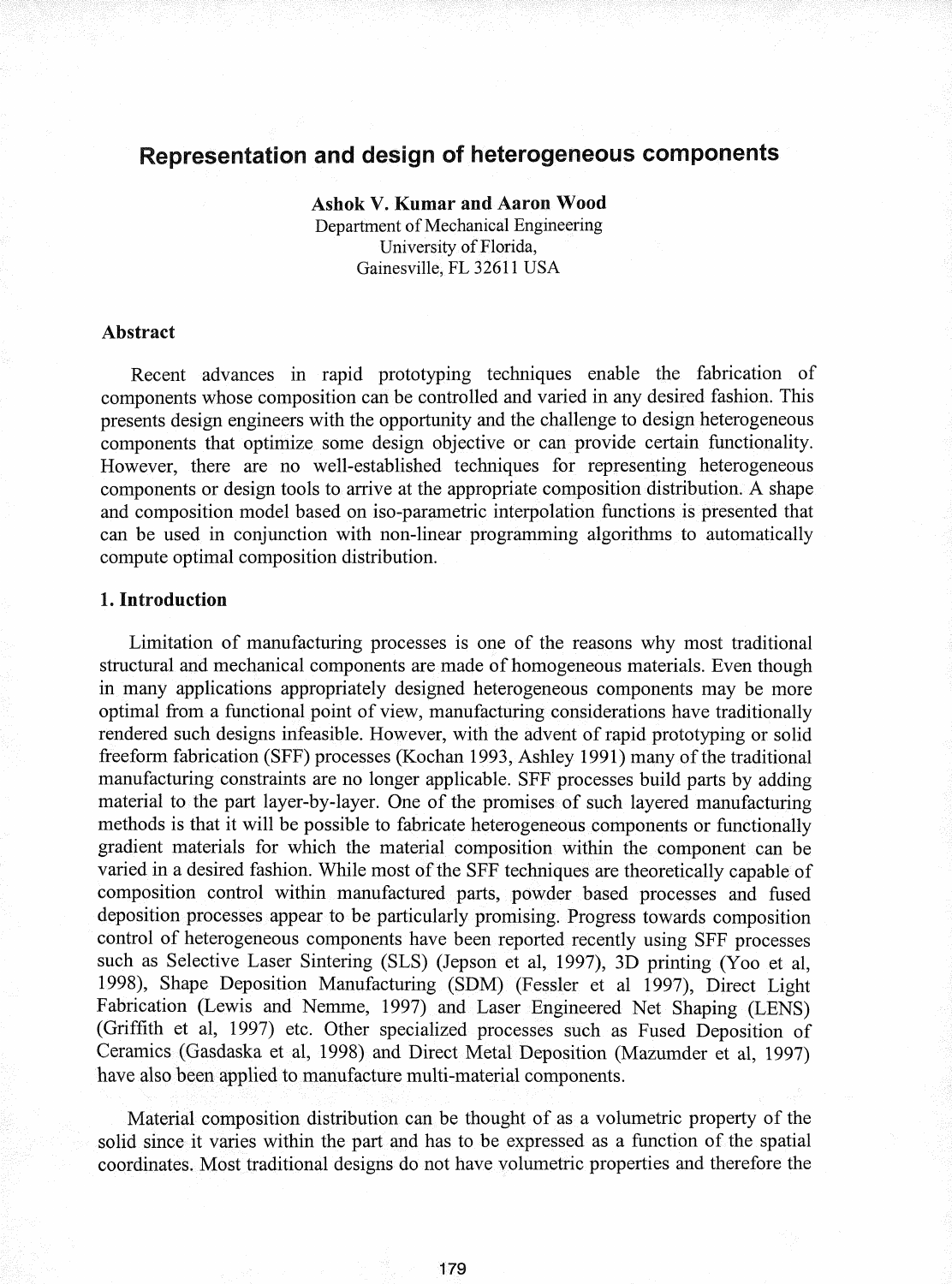need for expressing such properties did not exist. Traditional geometric modeling systems and design tools therefore do not support the ability to model, analyze or design heterogeneous components. Recently, methods for modeling such components have been explored. Kumar V. and Dutta D. (1998) have presented an extension of the traditional solid model representation based on regular sets (r-sets), to define  $r_m$ -sets that include material data. They have defined set operations for combining these  $r_m$ -sets to define heterogeneous solids. Jackson et al (1998) present an alternate representation where they subdivide a solid model into simpler domains over which composition functions are defined using Bernstein polynomials as basis functions.

In this paper, a representation of material distribution is presented that is based on a finite element mesh generated over the solid or a feasible region. The material composition data at the nodes are interpolated to obtain composition data within each element. The nodal values of composition data can be modified to vary the composition distribution pattern within the solid. In addition, one can also perform finite element analysis using the mesh to determine structural, thermal or dynamic properties of the resultant solid. Finally, by defining the design as an optimization process where material composition at the nodes are treated as the design variables, it is possible to compute the optimal composition distribution that maximize or minimizes the design objective while satisfying the design constraints. Kumar and Gossard (1996) have used a similar representation to model geometry using shape density function.

In section 2, the shape and composition representation is described. Analysis of heterogeneous components using finite element method is described in section 3. A method for designing these components by optimizing the composition distribution is considered in section 4. A few examples are presented in section 5, where the design of a porous component is considered. Finally, conclusions are presented in section 6.

### 2. Shape and composition representation

Volumetric properties can be expressed as a scalar or vector field defined over the volume of the solid. Therefore, varying density may be defined as a scalar field  $\phi = \phi(x,y,z)$ , while the directions of anisotropy, fiber orientation of a composite material or material composition of multi-material component may be express as a vector field  $v=v(x,y,z)$ . In order to define such fields, a piece-wise interpolation scheme could be used similar to that used in finite element method. The volume is subdivided into simpler cells (or elements) and the field within each cell is interpolated based on the values at the nodes (see Bathe, 1996 or Carey and Oden, 1981). This requires augmenting boundary representation of solids with a finite element like mesh as well as data on nodal values of the volumetric properties.

In the general case, when the component has 'n' materials, a vector of length n can express the composition at any point. The first n-l members of the vector represent the volume fraction of the first n-1 materials that make up the composite and the nth member represents the void fraction. For example, if the material is porous so that it is made of one material and void, its composition can be expressed as either the void fraction or the density of the material so that the composition distribution, in this case, can be expressed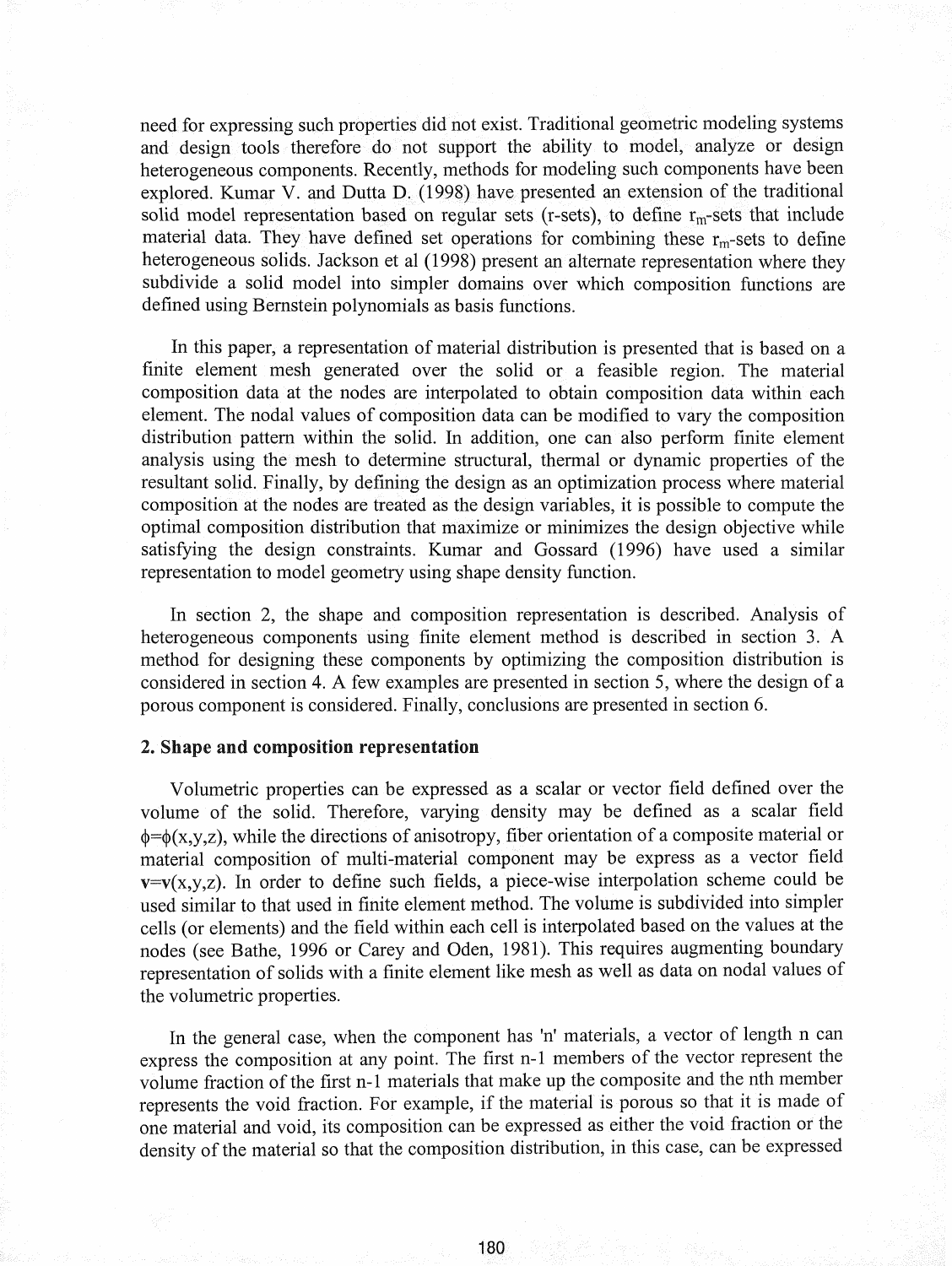using a scalar field. We will illustrate the composition representation, analysis and optimization using this example, where the composition is expressed as a density field  $\mathscr{U}(x)$ . Extension to the general case is possible using the methods described here.

Figure 1 illustrates the geometry and composition representation. The inverted Lshaped region shown is the feasible domain within which the geometry is defined. The figure shows contours of the density function corresponding to constant values of densities. The fully dense regions (where  $\phi=1$ ) are shown in white color while the black regions have density equal to zero and are therefore void of material. All other density values are represented using a grayscale color distribution with lighter shades representing higher density than darker shades.



Figure 1: Shape Representation

In order to define the density function. within the feasible domain, the domain is divided into a quadrilateral mesh as illustrated in the magnified section of Figure 1 and the nodal values of density are specified. The density function distribution within each element is obtained by interpolating the nodal values. Using four-node quadrilateral elements, the density function within each element can be expressed as,

$$
\phi(s,t) = \phi_1 N_1(s,t) + \phi_2 N_2(s,t) + \phi_3 N_3(s,t) + \phi_4 N_4(s,t)
$$
\n(2.1)

where,  $\phi_i$  are the nodal density values and  $N_i(s,t)$  are the isoparametric shape functions for the four-node quadrilateral element expressed in terms of the parametric coordinates *s* and *t* (Bathe, 1996). The shape functions can be expressed as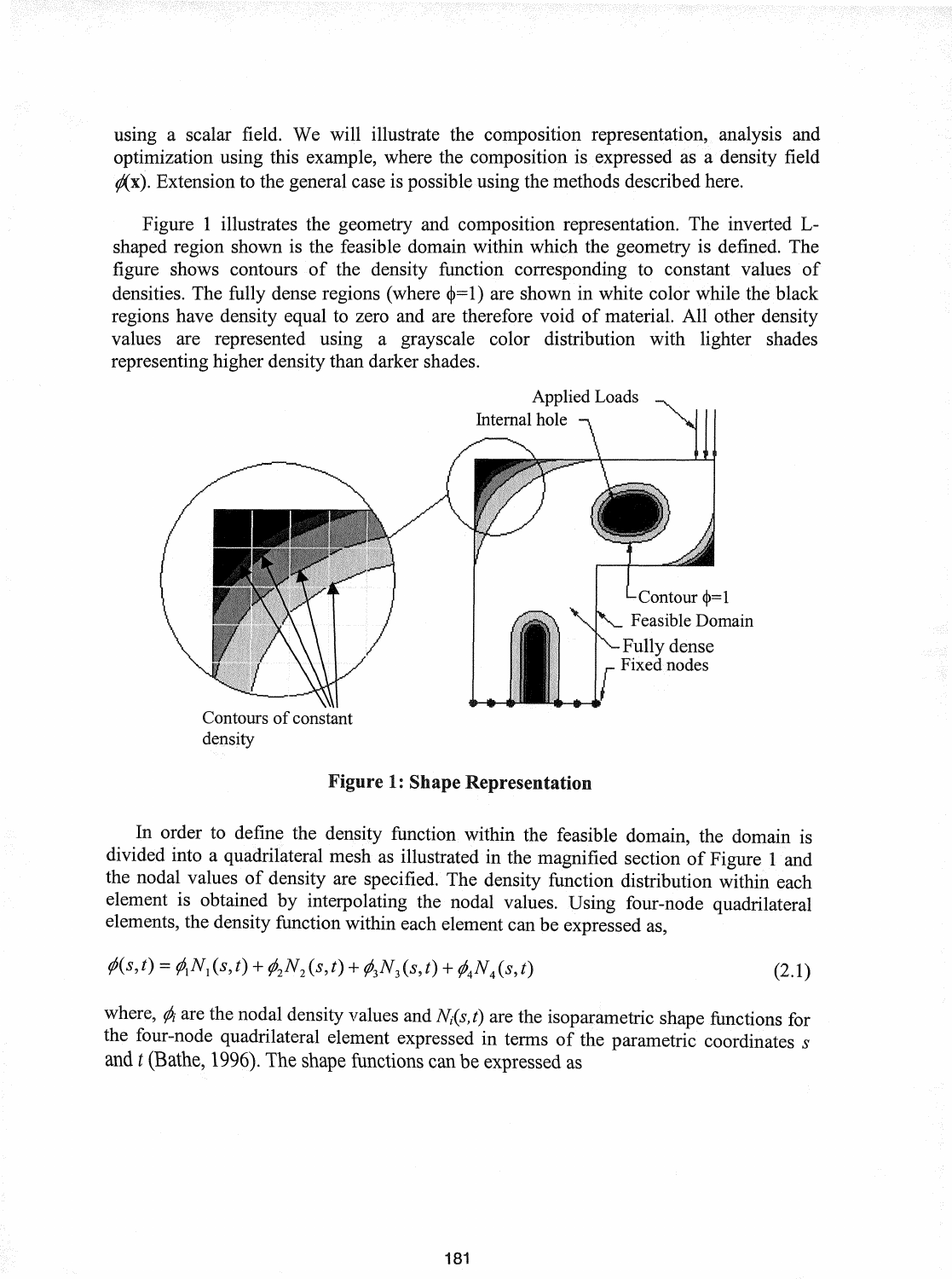$$
N_1 = \frac{1}{4}(1+s)(1+t), \quad N_2 = \frac{1}{4}(1-s)(1+t);
$$
  
\n
$$
N_3 = \frac{1}{4}(1-s)(1-t), \quad N_4 = \frac{1}{4}(1+s)(1-t)
$$
\n(2.2)

For an isoparametric element, the mapping between the parametric space and the real coordinates  $(x, y)$  is defined by

$$
x = \sum_{i=1}^{4} x_i N_i(s, t) \text{ and } y = \sum_{i=1}^{4} y_i N_i(s, t)
$$
 (2.3)

The design problem definition consists of specifying the feasible domain, the loads the structure has to carry and the displacement boundary conditions that describe how the structure is supported. In Figure 1, the arrows at the top represent the load supported by the structure. The solid circles represent nodes that are constrained to have zero displacement.

# 3. Analysis using Finite Element Method

The finite element mesh used to represent the shape and the composition distribution can also be used to perform a finite element analysis to obtain structural and other mechanical properties of the solid. In doing so, firstly, the variation of material properties as a function of composition must be established either experimentally or using appropriate analytical models. In this paper, we assume polynomial material property versus density relation. The real relation depends on the microstructure and may vary if the component is made using different techniques even if the composition is identical.

In constructing the stiffness matrix, we integrate the principle of virtual work, over each element to obtain the element stiffness matrix and then assemble these together to obtain the global stiffness matrix. We have used four-node iso-parametric quadrilateral elements for the analysis. Therefore, the displacements are represented using the same piece-wise bilinear interpolation that was used to represent the composition distribution (equation 2.2) within each element. This representation yields the following straindisplacement relation for the element,

$$
\{\varepsilon^{\mathfrak{e}}\} = [\mathbf{B}]\{u_{\mathfrak{n}}^{\mathfrak{e}}\}\tag{3.1}
$$

where,  $\{u_{n}^{\epsilon}\}\$  is the displacement vector corresponding to the quadrilateral finite element. The governing equations can be expressed in general using the following type of weak form of a variational principal.

$$
\int_{V} {\delta X}^T [\mathbf{B}]^T [\mathbf{D}(\phi)][\mathbf{B}] {\{X\}} dV = \int_{S} {\delta X}^T {\{f\}} dS + \int_{V} {\delta X}^T {\{b\}} dV
$$
\n(3.2)

The above equation represents the weak form applied to an element. V is the volume of the element, S is the surface area of the element that lies on the boundary of the object,  ${f}$  is the traction acting on these boundaries and  ${b}$  is the body force acting on the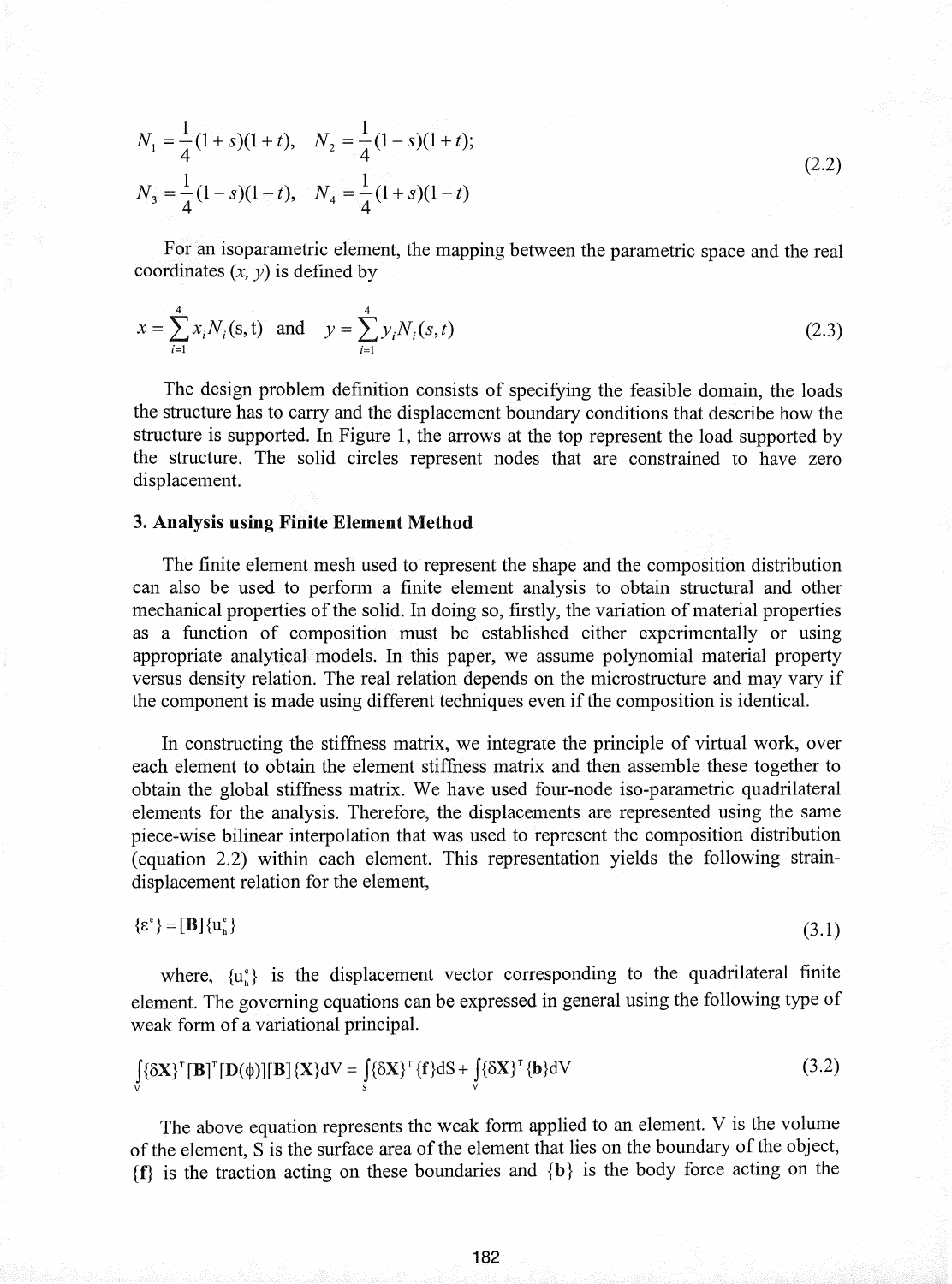element. The vector  $\{X\}$  contains the nodal variables while the  $\{\delta X\}$  vector contains the corresponding virtual variables. The  $[D(\phi)]$  matrix contains material properties associated with the analysis.

The matrix<sup>[D]</sup> depends on the material properties and therefore is a function material composition (density in our example). The left-hand side of equation (3.2) needs to be integrated to determine the stiffness matrix. The integration was performed using Gauss quadrature algorithm (Bathe, 1996). In order to determine the correct order of quadrature to use, the degree of the polynomial terms of the  $[B]^{T}[D(\phi)][B]$  matrix must be determined. Since density is a linear function in the parametric coordinates, the terms in the matrix  $[B]^T[D][B]$  are polynomials of degree  $2+n$  where n is the degree of the polynomial assumed in the material property-composition relation. Gauss quadrature of order *m* (using *m* x *m* integration points) can integrate a polynomial of degree *2m-1* accurately. Therefore, if we choose polynomial material property-density relation of degree 4, the terms in  $[B]^{T}[D][B]$  matrix are polynomial of degree 6, which can be integrated using fourth-order Gauss quadrature or 16 integration points.

# 4. Optimization **of** composition distribution

Finite element analysis described in the previous section can yield information about the mechanical properties of heterogeneous components. However, from a design perspective one would like to compute the composition.distribution that would induce the desired property. For example, one may solve for the optimal density distribution with the objective of minimizing the compliance of the structure subject to a limit on its volume or mass. Minimizing the compliance is the same as maximizing the stiffness of the structure. This is a very common objective function used in structural optimization and has been used extensive in topology optimization research (Bendsoe and Kikuchi, 1988, Kumar and Gossard, 1996). BeloW we illustrate the process by minimizing compliance of a planar structure. The minimization of compliance may be written as,

Minimize 
$$
L(\mathbf{u}(\phi)) = \int_{\Omega} \mathbf{f} \cdot \mathbf{u}(\phi) d\Omega + \int_{\Gamma_i} \mathbf{t} \cdot \mathbf{u}(\phi) d\Gamma
$$
 (4.1)

subject to,

$$
M(\phi) = \int_{\Omega} \phi d\Omega \le M_0, \quad M_0 = (1 - \alpha) M_1, \quad \text{where } M_i = \int_{\Omega} d\Omega \tag{4.2}
$$

$$
\int_{\Omega_0} {\delta \varepsilon}^1 \left[ \mathbf{D}(\phi) \right] {\varepsilon} d\Omega_0 = L(\delta \mathbf{u}) \tag{4.3}
$$

(4.4)

 $0 \leq \phi \leq 1$ 

 $L(\mathbf{u})$ , the mean compliance, is twice the work done by the applied forces (traction t and body force  $f$ ) during the displacement **u**. Equation (4.2) describes the constraint that the mass  $M$  of the optimal geometry should be less than or equal to  $M_0$ . In order to remove  $\alpha$  percentage of mass from the initial mass  $M_i$ , we set  $M_0$  to  $(1-\alpha)M_i$ .  $\{\epsilon\}$  and {OE} are the strain and virtual strain in the structure caused by the displacement u and the virtual displacement  $\delta$ **u** respectively. [D( $\phi$ )] is the matrix of elasticity constants that relate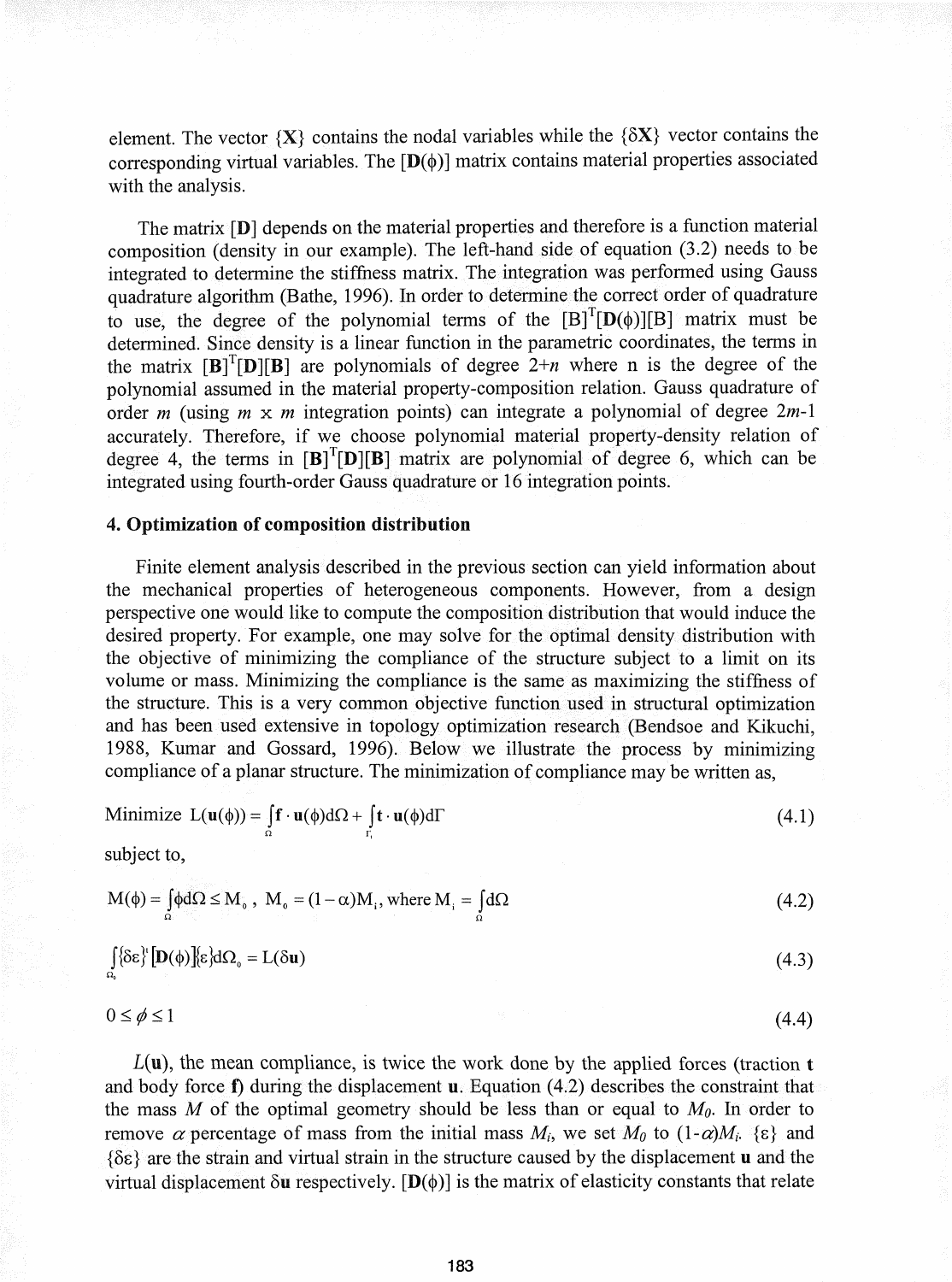stresses and strains for a linear elastic material. We assume that these elasticity constants are functions of the density.

The optimization problem given by the equations  $(4.1)$  through  $(4.4)$  can be solved using a nonlinear programming algorithm. Each evaluation of the objective function requires a computationally expensive finite element analysis. For this reason, an optimization algorithm that does not require excessive objective function evaluations is desired. Our work uses a variation of sequential linear programming, which is described in Kumar (1993).

## 5. Examples and Results

Examples of optimizing the density distribution with the objective of minimizing the compliance are presented here. Figure 2 shows a rectangular geometry that is loaded like a cantilever beam so that it can be modeled as a plane stress problem. The rectangle is 10x9 units in dimension andis divided into 810 elements. The nodes on the left marked using solid circles were constrained to have no displacements and two nodes on the right were subjected to loads acting vertically downwards of magnitude 1000 units (shown using solid circles with lines drawn in the direction of the force). The Young's modulus of the fully dense material was assumed to be  $3x10<sup>7</sup>$  units and Poisson's ratio of 0.3. The Young's modulus was assumed to vary linearly with the relative density  $\phi$ . The optimal density distribution is shown. in Figure 2 when computed using the constraint that the final mass of the structure should only be 70% of the mass of the fully dense structure.





# Figure 2: Optimal density distribution for a cantilever

In figure 3, the design of a beam-like structure subjected to three sets of transverse loads is considered. A rectangular geometry, whose dimensions were 300 x 100 units, was divided into a uniform quadrilateral mesh containing 3333 nodes and 3200 elements. Three nodes on the lower two comers were constrained to have zero displacement (shown as solid circles in the figure). Three sets of forces were applied to the lower edge, each set consisting of three point loads (100 units each) applied over three nodes. The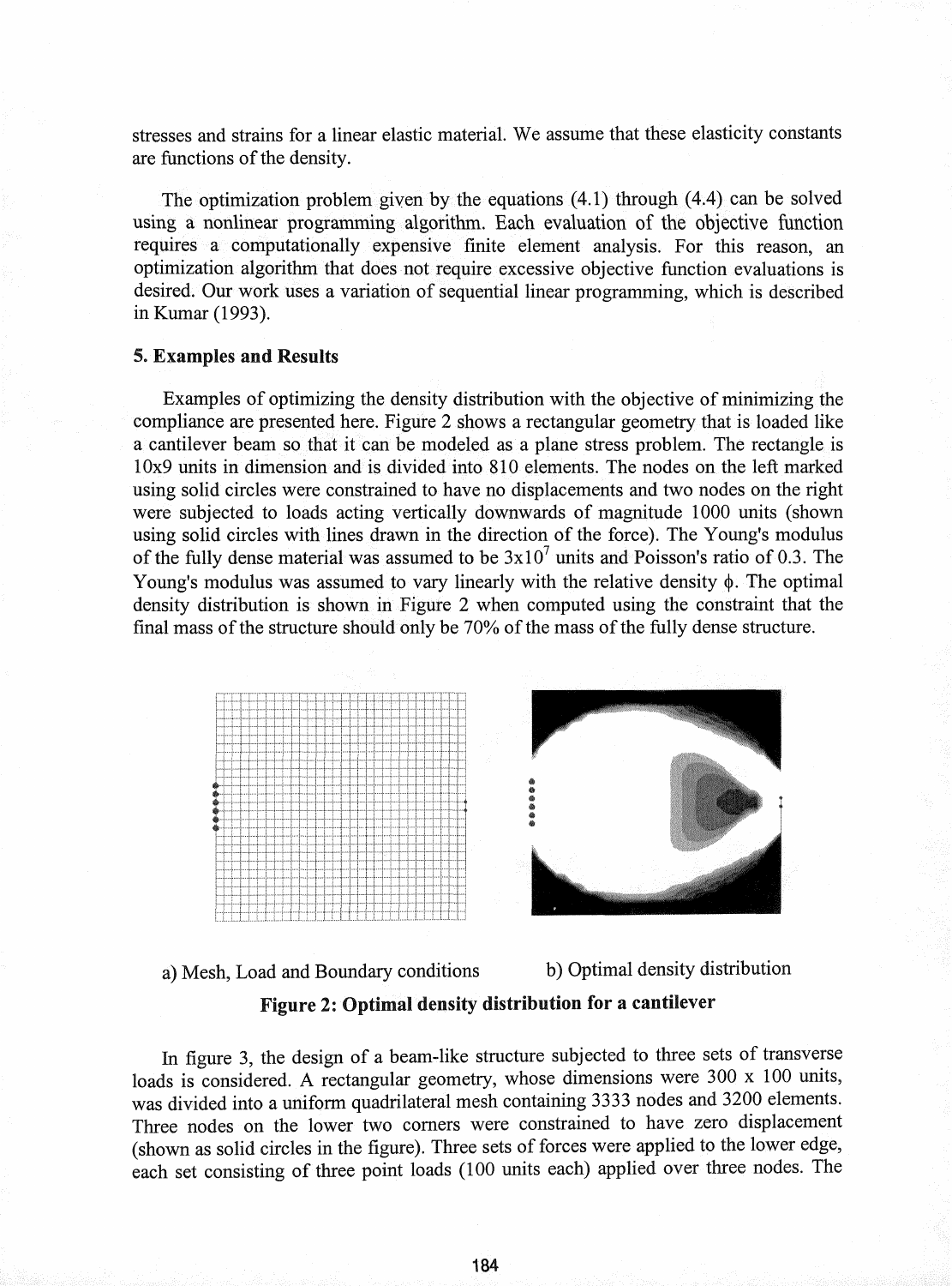structure was modeled as a plane stress problem. The optimal density distribution that minimizes the compliance was. computed subject to the constraint that the final mass of the structure should be only 30% of the mass of the fully dense structure. The Young's modulus, E, of the fully dense material was assumed to be 10,000 units. When it was assumed that Young's modulus varied linearly with relative density  $\phi$ , the result shown in figure 3 (a) was obtained. If the region that is almost black is consider void of material (since the density there is very low) we obtain a structure within which the density is varying gradually from zero to one. However, when a quadratic relation was assumed, we obtained a fully dense (almost homogeneous) structure, as shown in figure 3(b).



Figure 3: Optimal density distribution for a frame like structure

It is clear that the material property-density relation has a significant influence on the optimal geometry computed. Notice that the heterogeneous design obtained by assuming a linear  $E$  vs.  $\phi$  relation has a lower compliance (is more stiff) than the fully dense homogeneous design obtained using a. quadratic relation.

# 6. Conclusion

In this paper, some of the advantages of representing shape and composition distribution using a finite element mesh and its associated interpolation functions are described. Even though only four-node elements were used in this paper, it is possible to use higher order two and three-dimensional elements and their interpolations functions to model arbitrary heterogeneous solids. A material with varying density or void fraction was considered as an example here but future work will focus on using this representation to model multi-material composites. Design of heterogeneous components for other structural and non-structural applications and the associated design objectives and constraints also needs to be studied in the future.

# 7. Acknowledgements

The authors would like to acknowledge assistance from Mr. Lichao Yu in implementing the finite element analysis software. Partial funding from ONR contract NOOO14-98-1-0694 is gratefully acknowledged.